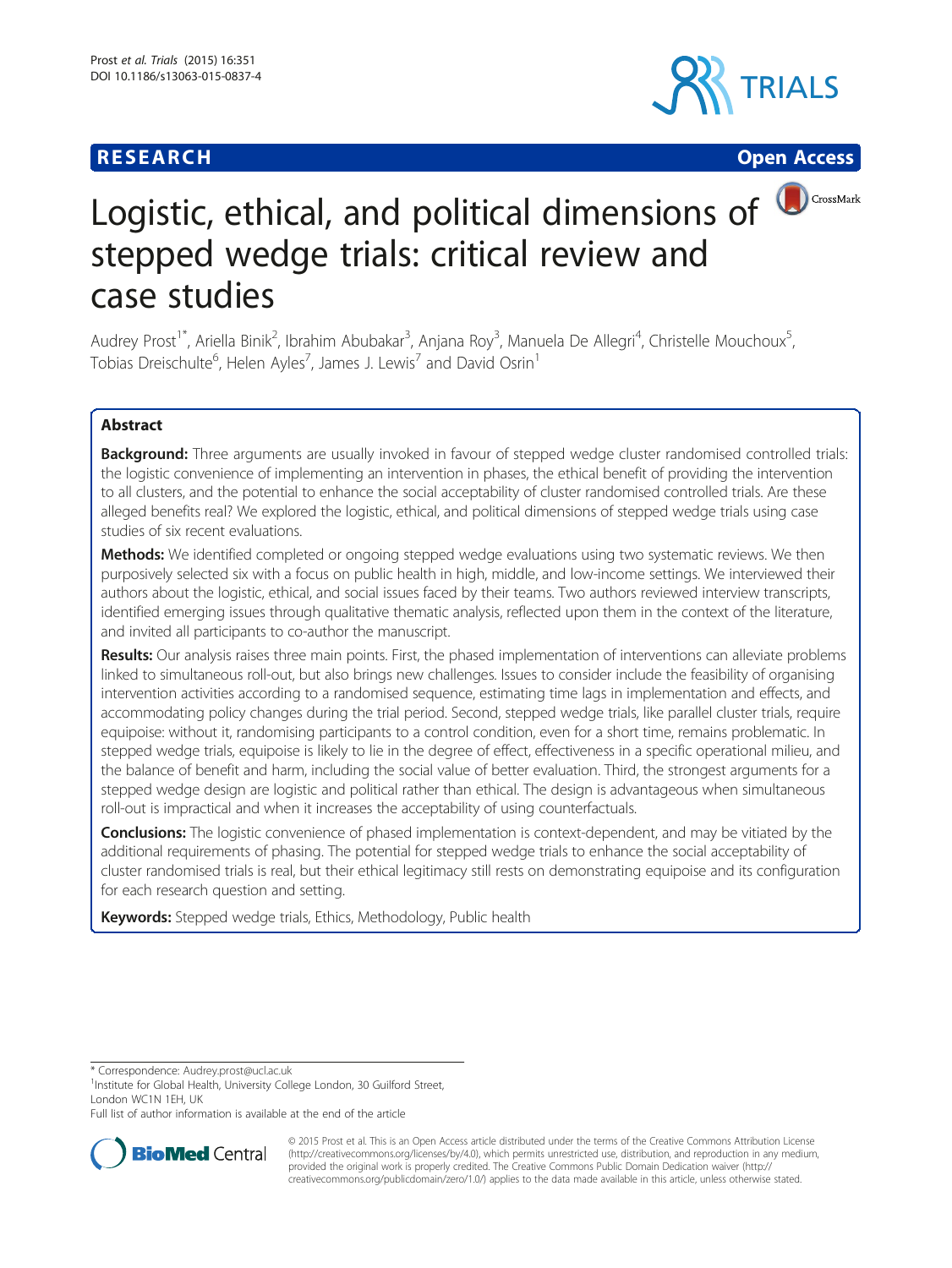# Background

Stepped wedge trials are a type of cluster randomised controlled trial in which clusters are randomised to receive an intervention at different start times, and all clusters eventually receive it. Arguments for stepped wedge trials (henceforth referred to as SWT) fall into three broad categories. The first relates to logistic benefits: phased implementation of an intervention is advantageous when it is infeasible or impractical to introduce it in a large number of clusters simultaneously [\[4](#page-9-0), [9, 27](#page-9-0), [29,](#page-9-0) [46\]](#page-10-0). The second argument relates to ethical benefits. The fact that all clusters eventually receive the intervention is thought to alleviate concerns about denying benefits to control groups, especially when evidence suggests that the intervention is likely to have a positive effect compared to current practice [[9\]](#page-9-0). A third, related, argument is that introducing an intervention to all clusters over time may make cluster randomised controlled trials (CRT) more socially acceptable, particularly in the context of implementation research nested within ongoing health programmes, or when further evidence is sought about an already accepted policy [[52\]](#page-10-0).

Despite these perceived benefits, SWT face criticisms. Some researchers argue that they are particularly susceptible to bias introduced through secular changes in main outcomes and usually take longer than parallel group trials to achieve equivalent statistical power [[29](#page-9-0), [39\]](#page-9-0). Others contend that they pose a greater risk of attrition than parallel group trials, and that it is difficult to justify the ethics and costs of delivering an intervention to all clusters if it is proven ineffective in the final analysis [\[39](#page-9-0)].

Previous discussions of the benefits and drawbacks of the stepped wedge design have tended to focus mainly on its statistical efficiency and analytical requirements. With notable exceptions, including the work of Kotz et al. [\[39](#page-9-0)], assumptions about its logistic, ethical, and political dimensions have generally been examined in theoretical rather than pragmatic terms. Are the alleged logistic, ethical, and political benefits of stepped wedge trials real or assumed? In this article, we explore the reality of implementing such trials, their ethical and political dimensions. We used data from the review conducted from this series [\[4](#page-9-0)], and examined six case studies of recent evaluations [[14, 17](#page-9-0), [35,](#page-9-0) [50](#page-10-0), [58, 63\]](#page-10-0).

# Methods

This article is part of a broader series on stepped wedge trials. We examined reasons for conducting SWT reported in studies published between 2010 and 2014 [\[4](#page-9-0), [9,](#page-9-0) [46](#page-10-0)]. We then reviewed completed or ongoing trials to identify potential case studies, using the review

published by Mdege et al., which included SWT published up till 2010, and the review by Beard et al. included in this collection [[4,](#page-9-0) [46\]](#page-10-0). We did not use predefined inclusion or exclusion criteria to select case studies. Instead, the studies were purposively chosen to span a range of public health interventions and to include high-income and low-income settings. Drawing upon case-study approaches, two authors (AP and DO) interviewed the study authors and discussed their rationale for choosing a stepped wedge design, logistic issues faced during implementation, and ethical benefits and drawbacks [\[12](#page-9-0)]. We reviewed the interview transcripts, identified emerging issues through qualitative thematic analysis, reflected upon them in the context of the literature, and invited all participants to comment on the manuscript as co-authors [[59, 60\]](#page-10-0). We obtained informed consent from all participants. As participants were considered to be 'key informants' and participated in reviewing drafts of the article as co-authors, no specific ethical approval was required or obtained for this work.

# Results

Table [1](#page-2-0) summarises the characteristics of the stepped wedge evaluations in which six co-authors participated (IA, AR, MDA, CM, TD, HA). Two were conducted in the UK, one in France, two in Zambia, and one in Burkina Faso. Three studies tested complex interventions to improve the quality of care in health facilities: the Data-driven Quality Improvement in Primary Care (DQIP) study in general practice surgeries in the UK, the CONFUCIUS study in French surgical wards, and the BHOMA study in Zambian primary health centres [[17,](#page-9-0) [50, 63\]](#page-10-0). One study tested the effect of introducing routine HIV testing at tuberculosis clinics in London, UK [[35](#page-9-0), [58](#page-10-0)]. Another assessed the effect of community health insurance on access to care and household spending in Burkina Faso [[14\]](#page-9-0). Finally, a non-randomised stepped wedge evaluation compared two ways of delivering antiretroviral therapy for HIV to pregnant women in Zambia [[35\]](#page-9-0).

# Logistic features

# Phased implementation: useful but not necessarily easy

'My own personal perspective is that this is quite a seductive design, because of the practical aspects, the fact that everybody gets the intervention, the fact that you can look at the effect of time on the impact of the intervention. The big caveat is that it requires 'extreme coordination' to achieve all the different tasks. In each step, you have to ensure that each clinical service has included enough patients, because otherwise you miss out… So you have very rigorous parameters to abide by. And that, for me, is the only drawback'. (Interview 5)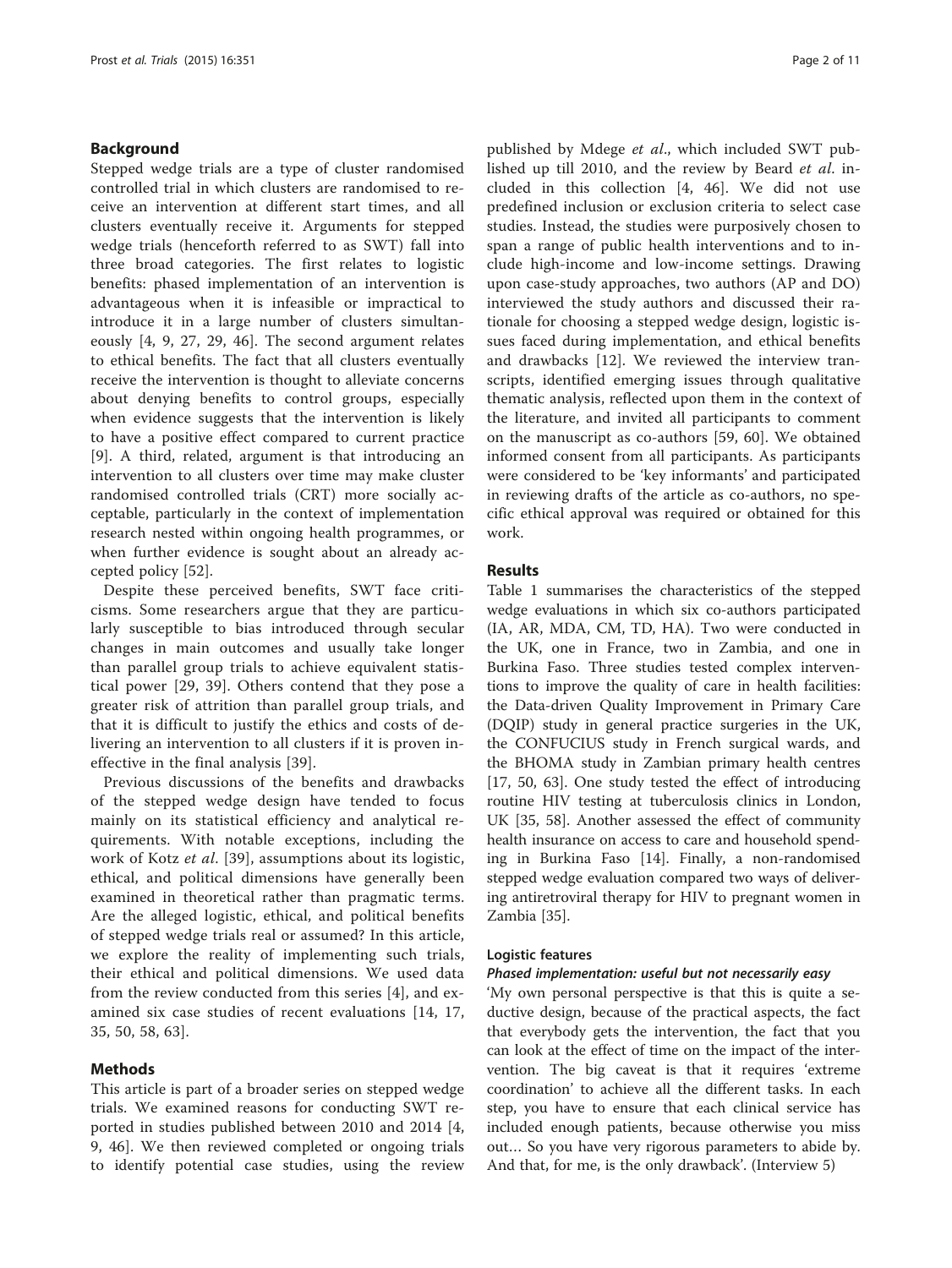# <span id="page-2-0"></span>Table 1 Characteristics of trials led by the authors

| Lead author                        | Country        | Clusters                                                          | Intervention                                                                                                                                                                                                                            | Main outcome(s)                                                                                     | Interview number |
|------------------------------------|----------------|-------------------------------------------------------------------|-----------------------------------------------------------------------------------------------------------------------------------------------------------------------------------------------------------------------------------------|-----------------------------------------------------------------------------------------------------|------------------|
| De Allegri [14]                    | Burkina Faso   | 33 geographical rural<br>and urban clusters                       | • Offer of community health insurance                                                                                                                                                                                                   | Health service utilization                                                                          |                  |
| Dreischulte [17] (DQIP<br>study)   | United Kingdom | 40 general practice<br>surgeries in two Scottish<br>health boards | • Each practice received a visit providing education on targeted<br>prescribing and training in the use of an informatics tool                                                                                                          | Composite measure of high-2<br>risk prescribing                                                     |                  |
|                                    |                |                                                                   | • The informatics tool provided weekly updated feedback of targeted<br>prescribing at practice level, prompting the review of individual clients<br>affected, and summarising each patient's relevant risk factors and<br>prescriptions |                                                                                                     |                  |
|                                    |                |                                                                   | • Payments for practices: a US \$560 upfront incentive and US \$24 for<br>each client reviewed during the intervention                                                                                                                  |                                                                                                     |                  |
| Killam [35]                        | Zambia         | Antenatal care clinics                                            | • Antiretroviral therapy for HIV during antenatal care                                                                                                                                                                                  | Proportion of treatment-<br>eligible women initiating<br>antiretroviral therapy during<br>pregnancy | 3                |
| Roy [58]                           | United Kingdom | Tuberculosis clinics in<br>London                                 | • Universal offer of HIV testing in tuberculosis clinics                                                                                                                                                                                | Levels of HIV test offers.<br>acceptance and coverage                                               | $\overline{4}$   |
| Mouchoux [50]<br>(CONFUCIUS study) | France         | Three surgical wards                                              | • Preoperative geriatric consultation                                                                                                                                                                                                   | Postoperative delirium within 5<br>seven days of surgery                                            |                  |
|                                    |                |                                                                   | • Training of ward staff and Hospital Elder Life Program                                                                                                                                                                                |                                                                                                     |                  |
|                                    |                |                                                                   | • Conferences about cases of delirium                                                                                                                                                                                                   |                                                                                                     |                  |
| Stringer [63]<br>(BHOMA study)     | Zambia         | Catchment areas of<br>primary health care<br>centres              | • Implementation of clinical protocols, forms, and systems by                                                                                                                                                                           | Overall mortality                                                                                   | 6                |
|                                    |                |                                                                   | Quality Improvement (QI) team in primary health centres.                                                                                                                                                                                | Under-five mortality                                                                                |                  |
|                                    |                |                                                                   | • Monitoring of care and mentoring facility staff to improve quality.                                                                                                                                                                   |                                                                                                     |                  |
|                                    |                |                                                                   | . Engagement of community health workers to refer and follow up clients.                                                                                                                                                                |                                                                                                     |                  |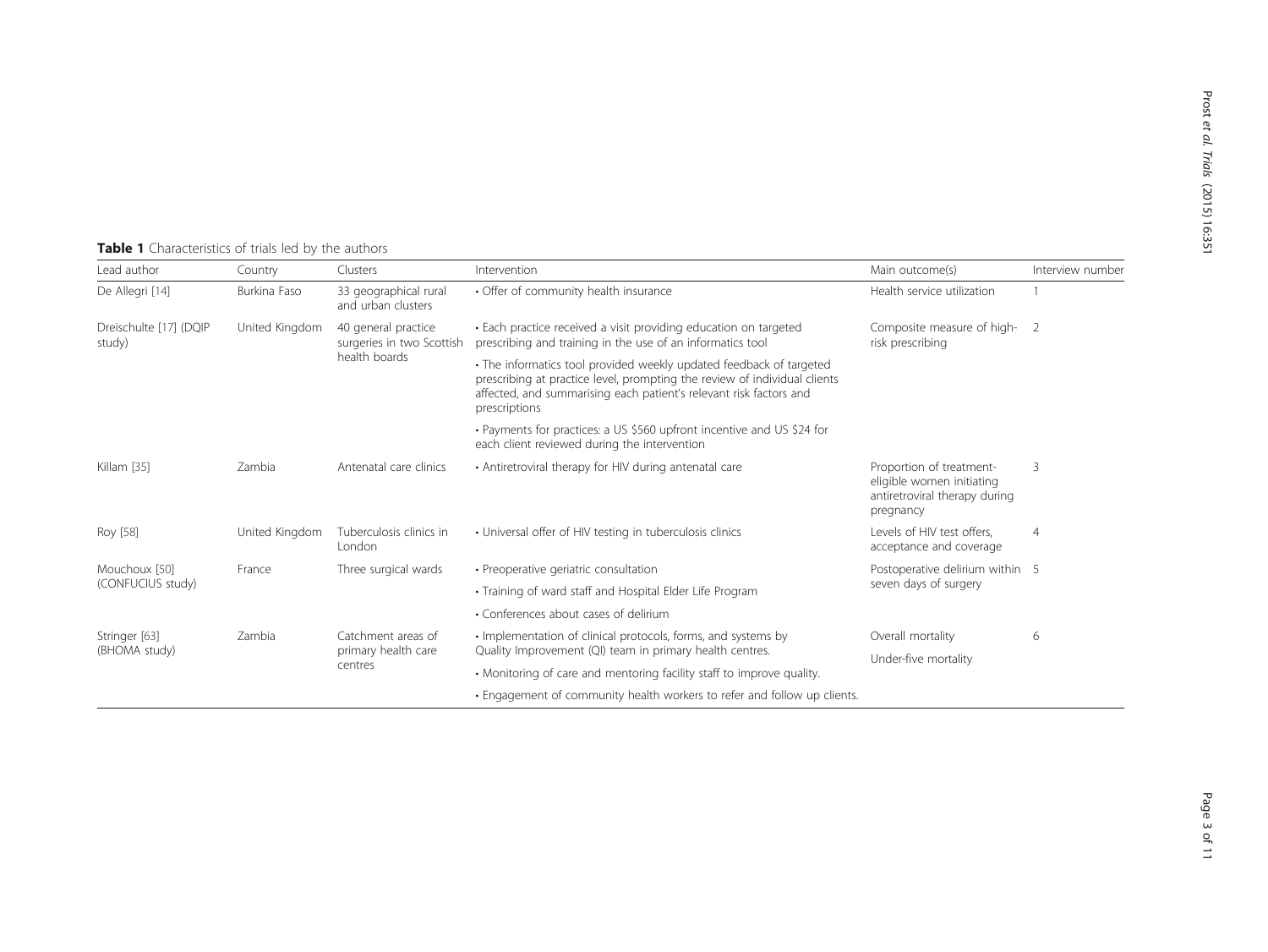'As soon as you randomise the practices, you need to basically get a date in your diary when you initiate the intervention. And we were struggling at the beginning because the practices were busy'. (Interview 2)

In 20 of the 37 SWT reviewed for this series, and in all six case studies, the possibility of implementing the intervention in phases was either the main or an important reason for choosing the design [[2, 5, 6](#page-9-0), [8, 13, 17](#page-9-0), [19](#page-9-0), [23, 36, 37, 43](#page-9-0), [50, 54, 56, 61](#page-10-0)]. In Burkina Faso, the community health insurance scheme being tested could not logistically have been implemented in all clusters at once; neither could the quality-improvement intervention implemented in one of the two Zambian trials [[14](#page-9-0), [63\]](#page-10-0). In the non-randomised stepped wedge evaluation of antiretroviral provision in Zambian antenatal clinics, phased implementation was desirable because there were substantial differences in clinic size and patient numbers, and the intervention team wanted to begin with smaller clinics before tackling larger ones [\[35](#page-9-0)]. Logistics also have ethical implications: if it is unfeasible or very challenging for an organisation to roll out an intervention throughout an area or health service, it is likely that a better intervention will be delivered by phasing its implementation.

However, phasing the intervention and adhering to randomised implementation schedules often introduced new challenges. In the case of complex interventions with multiple components, it typically meant scheduling several rounds of training activities. Five of our six case studies took place within health systems, and phased implementation was challenging when communicating with busy clinical teams who needed advance warning to take part in any research activity [\[17](#page-9-0), [35,](#page-9-0) [50](#page-10-0), [58](#page-10-0), [63\]](#page-10-0). In addition, intervention teams often had to wait and check if the required number of patients had been recruited in each step before proceeding to the next one, leading to cumulative delays. Planning for these additional logistic challenges is therefore critical for teams thinking of embarking on SWT. Researchers should also consider that phased implementation is possible within the context of parallel cluster RCT, and that examples of this are now available [\[39](#page-9-0), [47](#page-10-0), [49\]](#page-10-0).

#### Variability of implementation intensity over time

'The way this was worked out was that there were intervention teams in each district and so they worked with (…) the first step of facilities. They did on-site training and on-site mentoring, and then the frequency of mentoring reduced. And then six months later they had to start the next group of six… And so ultimately, of course, as time passes they have more and more things to do and eventually less and less time for the new facilities coming in. Although they

may get better at doing it, because they have more experience…' (Interview 6)

In lengthy trials of interventions with heavy training or support components, the intensity with which an intervention is delivered may vary over time. For example, the workload of intervention teams may increase as more clusters step into the intervention period [[50, 63](#page-10-0)]. In the BHOMA trial, the quality improvement intervention included an initial training followed by ongoing mentoring using review of primary health centre data, and the intervention team had a heavier workload towards the end [\[63](#page-10-0)]. We think that the consequences of such effects are largely trial-specific. In some studies, phased implementation led to increased intensity as teams become better at delivering the intervention; in others, accumulating workload caused intervention fatigue and a decrease in intensity. It may be possible to document this by collecting data on specific features of the intervention (coverage or quality measures, for example) to quantify and model the intervention's intensity and its relationship with outcomes of interest (although published trials show few examples of this) [\[4](#page-9-0)].

# Changes in intervention models on the basis of experience

'So the argument was always given as, 'well, we would have never managed to do everywhere at once, so we randomly picked some villages from where to start, and this will also helps us to better understand if it works or not, and learn about the process along the way to make sure that by the time it comes to your village, the insurance scheme runs better than when we started'. Because, obviously, we also adjusted the scheme as we moved along. Small things in the communication campaign, in the organization and so on'. (Interview 1)

'In a stepped wedge, you have more opportunity to learn from what may have gone wrong previously. Or in our case we could see 'run-charts' of the practices, and at least get an estimate of whether it worked, so there would have been temptation in case it didn't work, that we would tweak the intervention or try to make it better. So we had a protocol for what we would do in each practice at each point in time to avoid that'. (Interview 2)

'There has to be a logically acceptable margin of variability for the intervention. (…) If it's a drug, that's not a problem. But if people need to be sensitised, trained… well, people don't all react the same. In our study about falls (in the elderly), towards the end, we had a meeting of all the participating clinics, which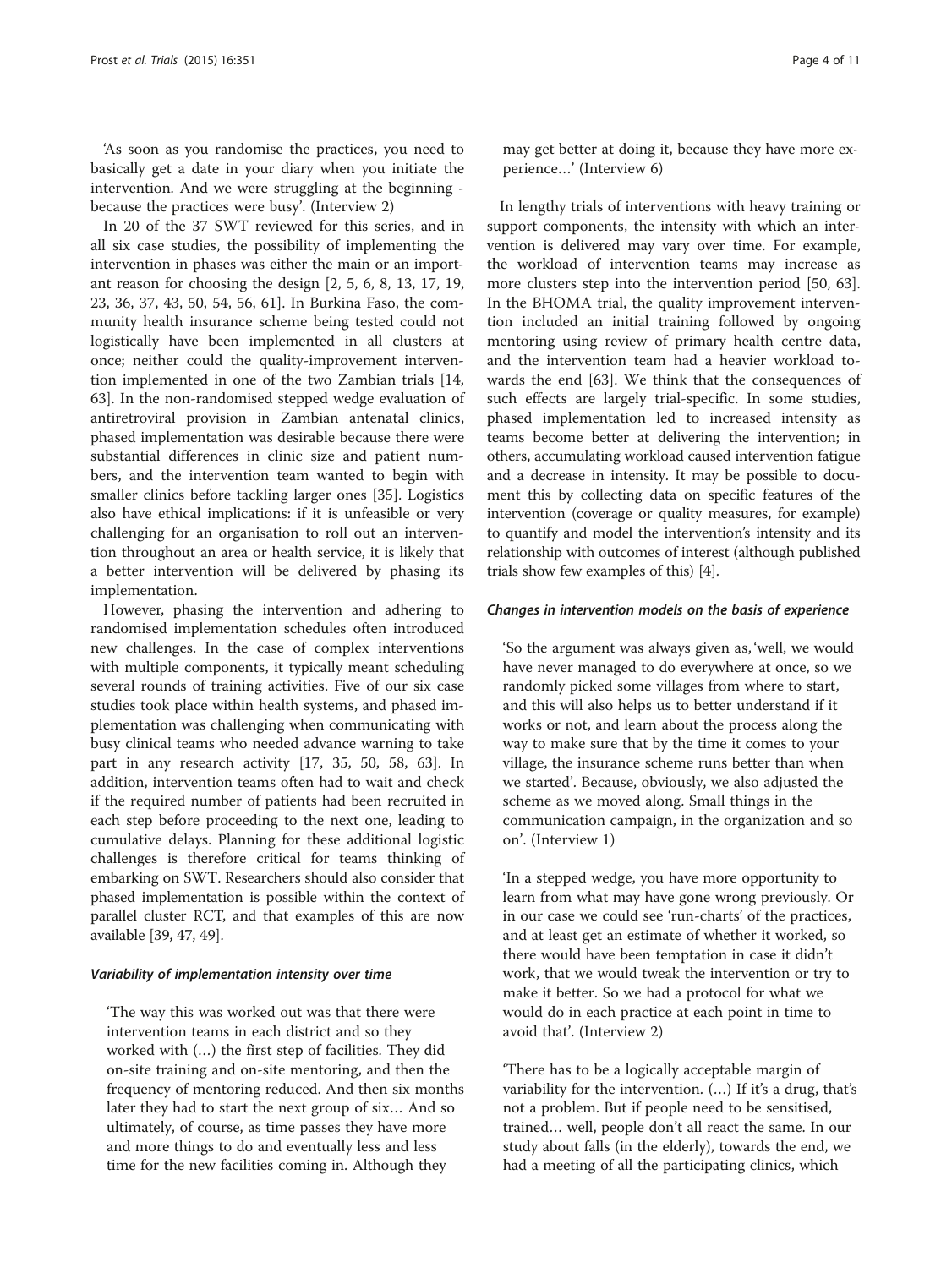was really about sharing experiences… We asked them 'how did you set up the intervention?', 'what happened afterwards?', 'what did you create together?' Members of the clinical teams shared their experiences. That created a kind of dynamic, you see… Each team took ownership of the intervention, but they did this in different ways, and so there will always be the introduction of random variability. And that is extraordinary… That's the richness of it all… That's what makes it worth it. But of course for 'methodological purists' that's no good at all, it's not measurable, it introduces variability. But it's not like 'I take a drug or I don't take it', I receive an intervention, I take it, appropriate it, and I implement it with degrees of variation. (…) The paradox with these kinds of interventions is that they have to be somewhat regulated, but if people do not own them they will never be used later on, for real, and they will never be effective. People need to have that margin of appropriation, of adaptation. If they don't have it, the battle is lost'. (Interview 5)

Guidelines for the development of complex interventions emphasise the need to define and protocolise activities before their implementation in order to standardise delivery and enhance replicability [[11\]](#page-9-0). However, SWT are often conducted by teams with strong interests in 'real world' operational research, which is necessarily inflected by a preference for 'learning by doing'. Many trials of complex interventions also face unforeseen events because processes are never as controlled in reality as they are in a laboratory [[57\]](#page-10-0). Because SWT involve phased implementation and sometimes build upon routinely collected data, teams may face a tension between protocolising interventions and adapting them as they go along. For example, the DQIP intervention team was not blinded to allocation and could develop a sense of whether it was working from data on the performance of participating surgeries. This made it more tempting to 'tweak' the intervention in case it did not work. To remedy this, they put in place a protocol recommending actions at each point in the data collection process [\[17](#page-9-0)]. 'Tweaking' did take place in the Burkina Faso intervention: the core of the intervention (insurance) did not change over the trial period, but the communication campaign to promote it evolved over time, with the possibility that this may have affected the trial's outcomes [[14](#page-9-0)]. As a group, we think that it is important to protocolise complex interventions at the beginning, but with the understanding that tweaking or refining - rather than entirely redesigning - might occur; this tweaking can be documented, and, for some interventions, is necessary to ensure local ownership and long-term sustainability.

#### Changes in policy and clinical guidelines

'We also planned another stepped wedge trial, and we had funding for it, but we had to give the money back because in the meantime there was a competing intervention started by the health board where we wanted to do the trial, and so that meant that we just couldn't do it. That would also not be great in a twoarm trial, but it may be particularly bad in a stepped wedge trial'. (Interview 2)

Another concern linked with phased implementation is the possibility of policy or clinical guidelines changing during the study timeframe. This has potentially more serious consequences for a SWT than for a parallel CRT: in a parallel CRT, the introduction of a new policy is significant, but would be expected to influence both intervention and control clusters in the same manner. In a SWT, the policy change could change the outcome of the trial dramatically, depending on the proportion of clusters that have crossed over into the intervention phase. For example, the threshold CD4 count for antiretroviral eligibility changed during the study conducted in antenatal clinics in Zambia [[35](#page-9-0)]. In this case, the researchers decided to maintain the previous treatment eligibility cut-off for the evaluation. However, such a decision may not always be possible if the change is mandatory. In some cases the timeframe for completing a stepped wedge trial might also be extended to a duration that compromises the usefulness of its findings: practice may change, guidelines may evolve, or there may be concerns about changing the intervention to reflect new knowledge without vitiating the purpose of the study design.

# Attrition

Some researchers have suggested that when geographical clusters or health facilities consent to participate in a stepped wedge trial and are randomised to a later intervention start date, they may lose interest and drop out [[18](#page-9-0)]. To prevent this, some intervention teams have actively developed strategies to keep clusters engaged in their trials. For example, the DQIP intervention team gave a one-off financial incentive in line with local research governance regulations to all participating healthcare practices, and also kept them informed of the progress of the study with newsletters [[17](#page-9-0)]. The CONFUCIUS study team organised regular pre-intervention meetings with clusters (surgical wards) in control phases to keep them engaged [\[50\]](#page-10-0). Of the 10 stepped wedge trials completed between 2010 and 2014 included in the review conducted for this series, only one lost clusters to follow-up (three of 68 households recruited). This suggests that there is probably no increased risk of attrition with this design [\[4, 28](#page-9-0)].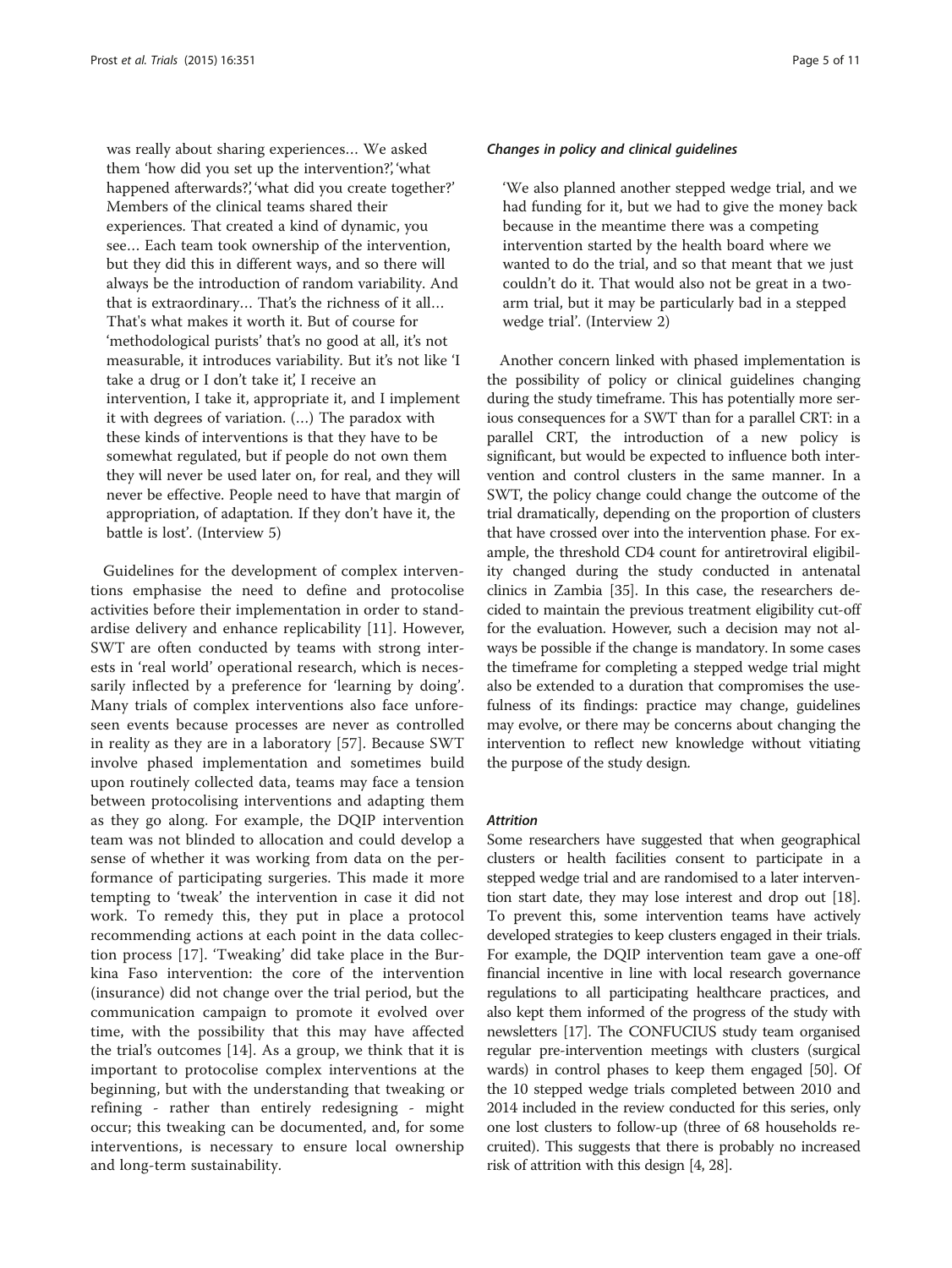#### Lags in implementation and effect

'We were trying to see how long it takes after a site 'steps in', to when you can consider that the intervention is fully implemented, because that lag time is quite important to calculate'. (Interview 6)

'What we did for our study on falls, where the intervention was a program of training and reflection within the clinical service, was to use what we called 'transition time', that is, we didn't consider that the entire clinical service was trained after the main referring staff had been trained. We couldn't assume that… So we told them, 'you have three months to set things up', and then we considered that the clinical team was trained up'. (Interview 5)

How does one decide that a cluster - a group of people or a health facility - is fully in receipt of an intervention, and when it can realistically be expected to have 'worked'? These questions are especially complicated when interventions have multiple components and may take time to be internalised. The issues are common to individually randomised trials, SWT and parallel group CRT [\[27](#page-9-0)]. Two typical solutions are to wait until all training components have been delivered, and to allow groups a lag time to settle into the intervention, after which they are considered part of an intervention 'step'. In common with other CRT, researchers may also factor in a lag in order to allow time for a plausible population-level effect to be observed. Quantifying this time-to-effect can be difficult. The BHOMA team found it challenging to determine how long after their quality of care intervention they might realistically expect an effect of the intervention and an effect on adult mortality. This led them to suggest that stepped wedge designs might be better suited to measuring the effects of interventions with shorter rather than longer lag effects.

The phased implementation implied by SWT requires careful planning: approaching geographic clusters or clinics, collecting data, implementing the intervention, keeping control clusters engaged enough to stay in the trial, and considering the impact of lag times on sample size requirements, analyses, duration, and cost. On balance, both simultaneous and phased implementation pose challenges that need to be appraised on a case-bycase basis, and it is not entirely clear that SWT win in terms of logistic convenience.

# Ethical dimensions

'Really, the expectation was that whatever we were doing we would be improving things (…) and so they were less keen for us to do it where we had some

primary care centres that didn't get the intervention'. (Interview 6)

'This thing that all practices were to get the intervention, that was attractive. That was probably the most attractive about it'. (Interview 2)

'… If I was working on something else or working on the implementation of performance-based financing or a malaria control campaign, then I would still say, 'that's really an interesting design, and it makes everybody quite happy because in the end (…) everybody gets the intervention and it's easier to justify than keeping some people constantly as controls'. (Interview 1)

SWT are subject to the same foundational ethical principles as all clinical research: respect for persons, beneficence, justice, and respect for communities [\[67](#page-10-0)]. In addition, a range of specific ethical considerations - including the identification of the trial 'subject', the need for informed consent [[38\]](#page-9-0), the potential role of cluster gatekeepers, and the protection of vulnerable populations [\[16](#page-9-0), [20, 24](#page-9-0), [31, 44](#page-9-0), [45,](#page-9-0) [67](#page-10-0)] are common to both stepped wedge and parallel CRT.

In this section, we examine ethical questions that are of particular concern to the stepped-wedge CRT. First, we consider whether the evidence in favour of the experimental intervention raises concerns about the ethical permissibility of the SWT design (or concerns about the applicability of our current ethical principles for the assessment of the SWT). Second, we consider whether the idea that providing control subjects with an intervention eventually - that is, delaying its provision to control groups - is a persuasive reason to favour the SWT over other trial designs.

#### Evidence and equipoise

First, the SWT design is based on the idea that an intervention is likely to be effective, and therefore aims to end with the implementation of the intervention. In other words, whether implemented on the basis of new guidelines or on the basis of researchers' beliefs, the interventions that have been tested in SWT tend to have been accompanied by some conviction that they will do good, and there is a sense that the balance of opinion falls further away from 'equally distributed uncertainty' than it does in parallel group trials [\[1, 3](#page-9-0), [7](#page-9-0), [10](#page-9-0), [15](#page-9-0), [22](#page-9-0), [25, 26, 33, 34, 41](#page-9-0), [48](#page-10-0), [51](#page-10-0), [62, 64](#page-10-0)–[66\]](#page-10-0). Implementers used expressions such as 'we thought it was good, but we didn't know how good' (Interview 2), or 'We felt that it was going to be successful' (Interview 5).

The balance of evidence in favour of the intervention in a SWT raises an interesting ethical tension. The ethical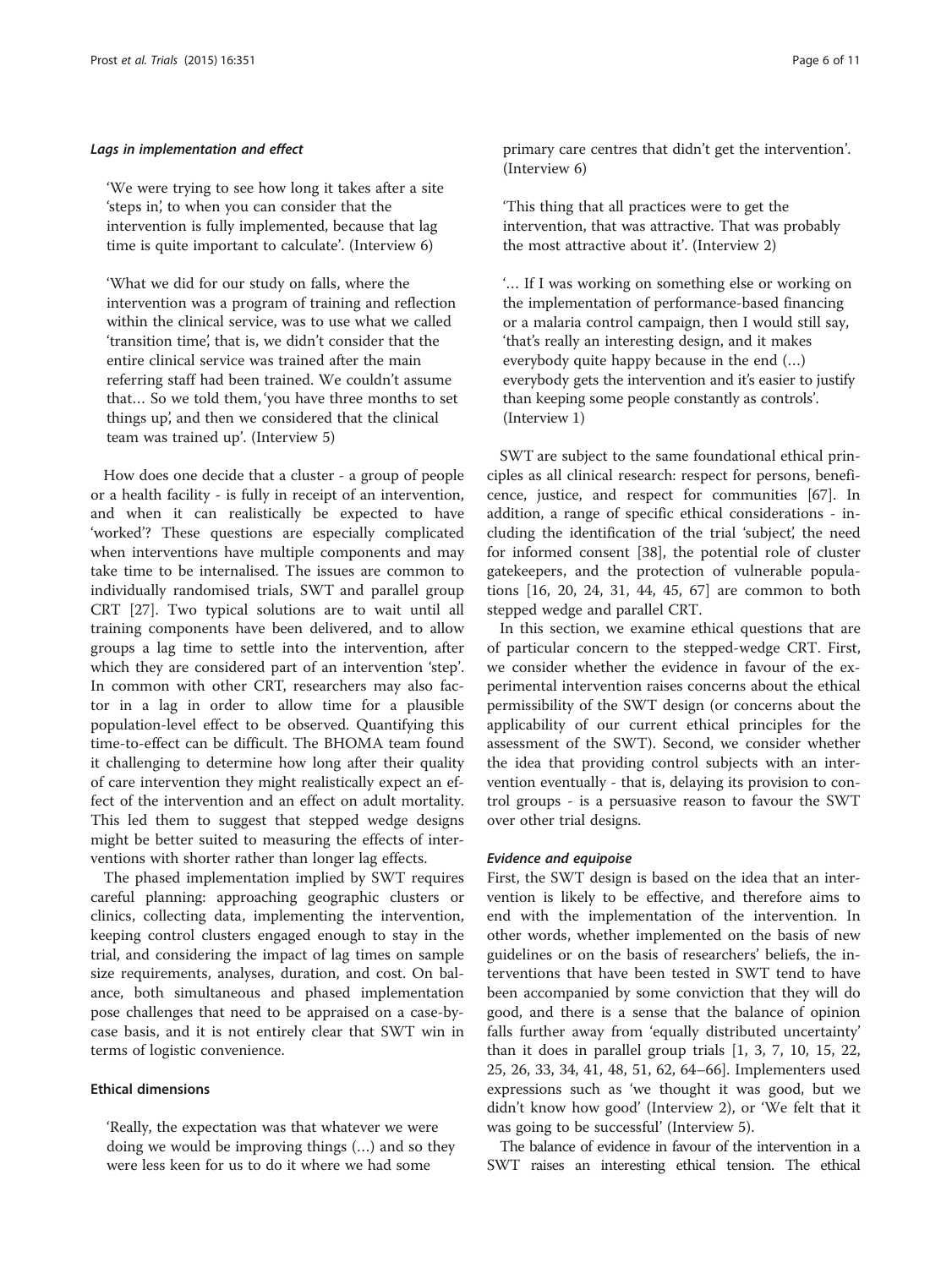permissibility of a trial is often thought to depend, at least in part, on the existence of a state of equipoise [\[32](#page-9-0)]. That is, equipoise depends on uncertainty or disagreement [\[3, 10, 22](#page-9-0), [25, 34](#page-9-0), [51](#page-10-0), [65\]](#page-10-0). But, as the quotations above illustrate, interventions examined using SWT seem likely to be beneficial [[13, 25](#page-9-0), [34,](#page-9-0) [62](#page-10-0), [65\]](#page-10-0). This is problematic because if equipoise has already been disturbed, the trial does not seem to meet ethical requirements.

How can we resolve this tension? One possible response is to suggest that equipoise is ill-equipped to assess the permissibility of a SWT. There is some support for this position in the literature. Objections to equipoise include the idea that it has proven hard to delineate and does not quite fit with a public health perspective [\[1, 7, 26, 41](#page-9-0), [48](#page-10-0)]. Opinions on the potential benefits of an intervention are held by researchers (traditionally labelled as the 'expert' group), but also by clinicians, policy-makers, and participants [\[1, 33](#page-9-0), [41,](#page-9-0) [66](#page-10-0)]. All four may not agree [\[66\]](#page-10-0). Opinions also change with accrual of information and depend not only on the efficacy of the intervention, but also on the trade-off between benefits and harms [[41](#page-9-0)]. Finally, implementation researchers may feel that equipoise is less of an issue for them, and that randomisation is simply a way to ensure fairness in allocation, especially in the context of scarce resources, and to assess impact more rigorously.

These responses are not persuasive. Equipoise aims to ensure the appropriate treatment of subjects in all arms of a trial. It also helps to ensure that subjects in the control arm are not unduly deprived of the experimental intervention. Abandoning the requirement of equipoise would not provide research subjects in SWT with these protections, and we think that an ethical principle helping to ensure the appropriate treatment of research subjects is an important part of the ethical assessment of the SWT. More generally, abandoning equipoise would not help to explain when the risks of a stepped wedge trial stand in reasonable relation to the knowledge to be gained.

Perhaps a more constructive solution would be to consider whether the evidence in favour of interventions assessed in an SWT is sufficient to suggest that equipoise has been disturbed at the outset. That is, we might consider the possibility that the intervention under test may still be either ineffective in a particular setting or that it may lead to harm, irrespective of an a priori belief in its benefits. Equipoise may apply despite the fact that there is confidence that the intervention under test will 'work'. In the case of a SWT, the uncertainty might lie in the degree of effect, balance of benefit and harm, cost utility, or effectiveness in a specific operational milieu or at scale. For example, implementation of an intervention might be based on a consensus that it would be beneficial, but there may be uncertainty about its potential effectiveness when rolled out in a given institutional and human resources context. There may also be multiple potential outcomes. Different aspirations for interventional effect are common in public health interventions and are influenced by individual and political perspectives [[53](#page-10-0)].

#### Permissibility of delaying effective treatment

A second ethical question concerns the idea that the stepped wedge design mitigates concerns about the appropriate treatment of research subjects, especially those in the control groups. A perceived advantage of the design is that control groups are certain to receive the intervention eventually (although this is so, it glosses the fact that a given individual in a control group might not actually receive the intervention, which may happen before they join or after they leave). This is thought to address concerns about unjustifiably depriving participants of the intervention being tested [[9](#page-9-0), [62\]](#page-10-0). Thirteen of the 31 stepped wedge trial results or protocol articles published between 2010 and 2014 justified their choice of design by invoking the idea that all clusters would eventually receive the intervention, and an *a priori* belief in its benefit [\[2](#page-9-0), [5](#page-9-0), [13](#page-9-0), [25, 34, 36, 37,](#page-9-0) [50, 56](#page-10-0), [61](#page-10-0), [62](#page-10-0), [65](#page-10-0)].

This raises an important ethical question: if it is impermissible to deprive a control group of an intervention, then what, if anything, makes it permissible to delay the intervention to the same control group? Do researchers have an ethical mandate to deprive control groups of an intervention - even for a limited time - in the interests of testing its effectiveness? There is no ethical argument to explain why it should be permissible to deprive participants temporarily of an effective intervention [\[7](#page-9-0)]. In the absence of this sort of argument, we think that delayed access is also problematic.

#### Other considerations

In a parallel group trial, control groups are protected from unnecessary roll-out and unpredicted harms. Depending on the design and duration of the trial, a stepped wedge design may lead to a minimum quantum of participants being exposed to the intervention to achieve a parsimonious evaluation. However, in circumstances in which a SWT needs a larger sample size or takes longer than a comparable parallel trial, it will, in fact, expose more people to the control phase than a parallel group trial, which is clearly problematic [\[10\]](#page-9-0).

Conversely, participants in a control group may be unjustifiably deprived of the benefits of an intervention. If a parallel group trial confirms the efficacy of an intervention, the intervention would generally merit roll-out and the existing control group would usually be the first candidate for introduction. Here ethics blend with logistics: the funding and timescale for a trial do not usually allow for subsequent replication, the trial findings may not be interpreted as a mandate for roll-out, and the implementers of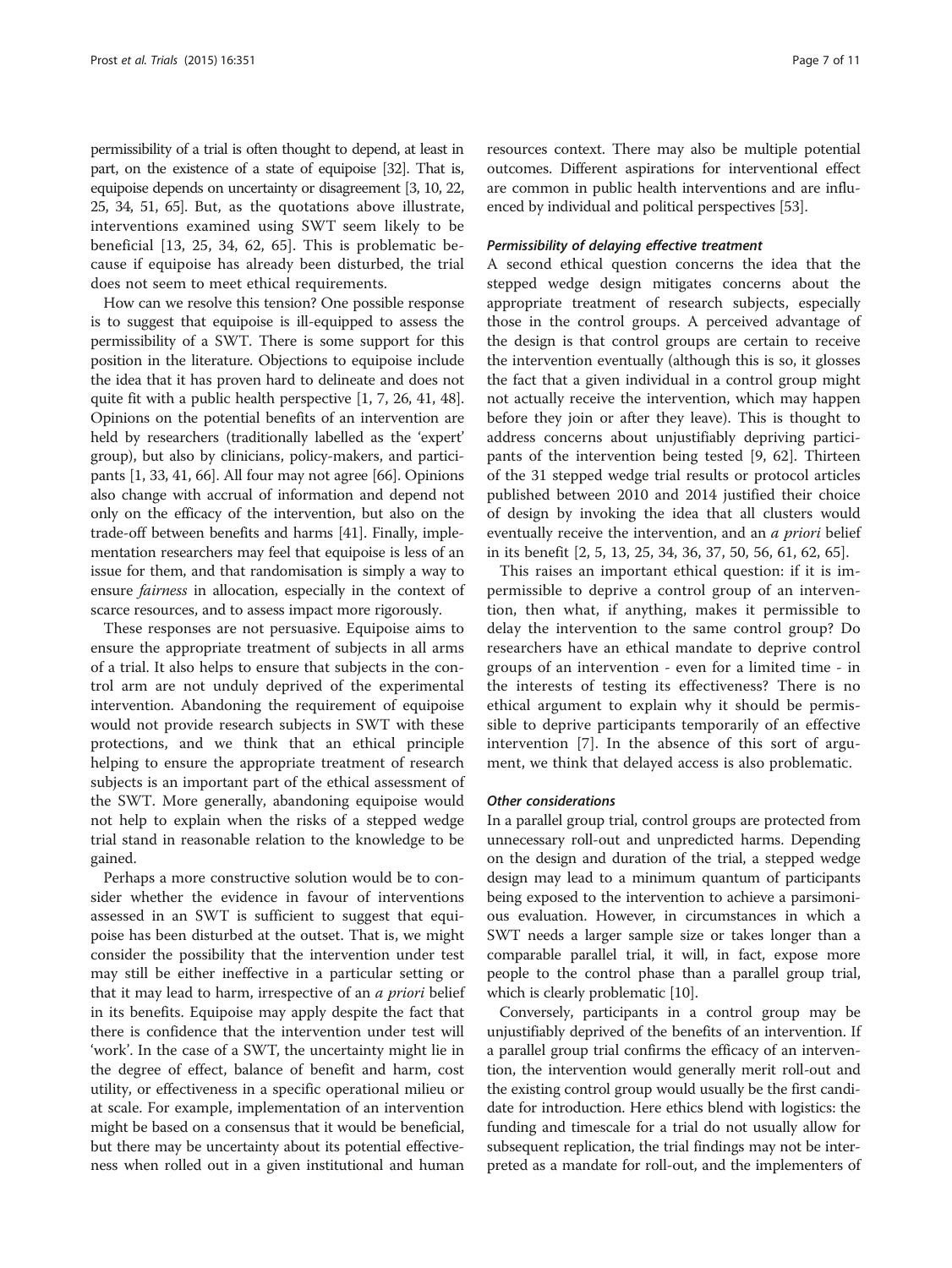a trial intervention may not be positioned appropriately to enact it on a larger scale [\[51\]](#page-10-0). Compared with this lack of assurance, a stepped wedge design can at least guarantee implementation in control groups.

Given our discussion of the background to implementation in terms of equipoise, one might argue, on the other hand, that the stepped wedge design could protect control groups from receipt of an unsuccessful intervention. If the analysis of a SWT involves the use of monitoring data - if it is unblinded and interim analysis is not restricted as it is in the case of a parallel group design - it is conceivable that implementers might stop roll out before control groups have stepped into the intervention. This would presumably be contingent on similar stopping rules to those applied to parallel group trials, but it might in some situations lead to less exposure and, conceivably, less harm if the intervention has negative effects.

Where does this leave us? Assessing the harms and benefits of the stepped wedge design raises similar questions to those arising in parallel CRT and RCT. We think that justifications based on delayed intervention are unpersuasive. We also think that, like other RCT, SWT require equipoise: having some evidence in favour of an intervention does not make the design impermissible, but requires researchers to be particularly explicit about why equipoise still obtains in light of existing evidence.

#### Political dimensions

'From our perspective in a National Public Health Centre, when an intervention is rolled out, often there is some evidence, possibly even from the same setting, that shows some degree of effectiveness, so it's a given that it will be implemented. Or sometimes there is an a priori belief and you can't really challenge that, it will happen anyway. (…) If we believe it works… And I suppose a lot of stepped-wedge designs are informed by that… If you are going to do it everywhere then the choice is either a before-and-after or a stepped wedge design'. (Interview 4)

In a scenario in which a policy decision has been taken to implement an intervention, phased, randomised roll-out provides an opportunity for a more rigorous evaluation than a before-and-after study. This is a powerful argument in favour of the stepped wedge design, but, interestingly, it was only invoked in one of the 31 trials reviewed in this series [\[19](#page-9-0)], and one of our case studies [\[58](#page-10-0)].

Instead, the most commonly used argument in favour of SWT by researchers themselves is that having a temporary control group is more palatable to participants than completely denying the intervention to the control group:

'When you do the type of interventions that I do, in clinical service improvement, it is difficult to do a study where you have one arm where nothing is done, and the other arm where something is done. I work in geriatrics, often with hospitals that are not necessarily university hospitals but smaller centres, so telling them 'the intervention will be implemented later in time, but you will get it' is a good argument. One day they will have something… Until then they must be patient, but one day they will have something… And that is important for clinicians'. (Interview 5)

'I think they've almost forgotten that it's a stepped wedge trial, they just think of it as a rolled out evaluation. And I see that a lot… I see a lot of people who talk about stepped wedges… They don't really mean it as a stepped wedge trial… I have quite a lot of people contacting me and saying 'I want to do a stepped wedge trial', but they don't really want to do that… What they mean is they want to roll out an intervention and evaluate it and somehow they want to do a before-and-after evaluation of a rolled out thing. But they don't really want to do it as a randomised trial (…)'. (Interview 6)

The use of the stepped wedge design may help to reassure participants and institutions that they will benefit from the intervention and that the phasing will be done fairly, without bias towards particular communities or facilities, increasing the likelihood that they will agree to participate [[30](#page-9-0), [55\]](#page-10-0). This point is often offered as an ethical justification for adopting a stepped wedge design, but is in fact logistic (about avoiding attrition) and political (about enhancing the social acceptability of trials).

Anthropologists studying the rise of trials argue that the social, political and economic conditions created by unequal access to health and research resources and decision-making power in high-, middle-, or lowincome settings constitute a variable terrain that shifts the relationships between so-called autonomous research subjects, informed consent, and researchers [[42](#page-9-0)]. Ethics and methods are modified to fit the experimental data required to construct the 'theatre of proof' of contemporary evaluation through CRT or, for economists, 'randomised evaluations' [[40, 42,](#page-9-0) [68](#page-10-0)]. For the sake of discussion, let us call this 'trial creep', always allowing that it may be entirely justifiable from the perspective of evaluators.

An important question is whether the stepped wedge design might exacerbate or mitigate the contentious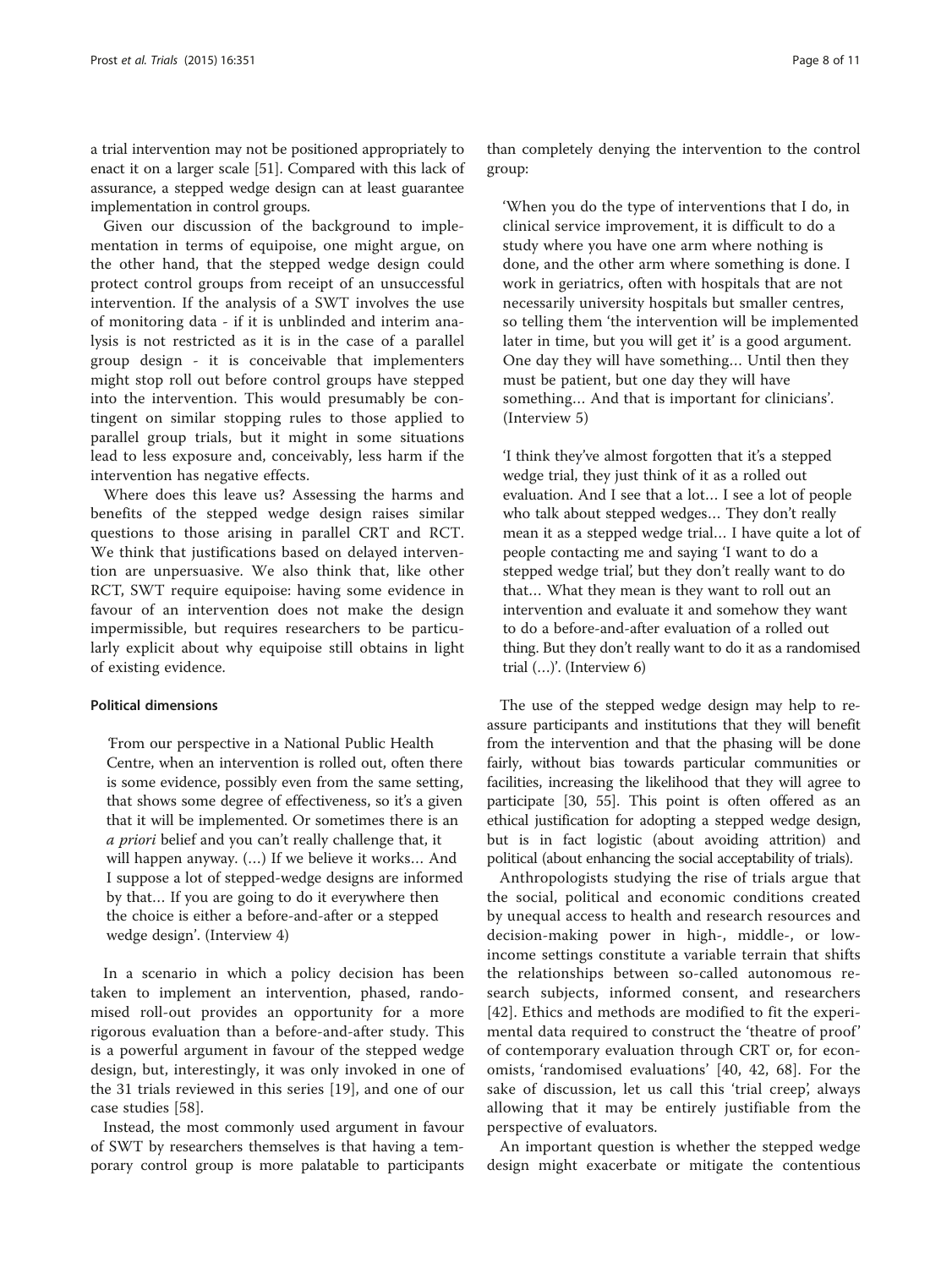effects of trial creep. The increasing use of SWT might boost the proliferation of trials more generally, especially in global health research (the thin end of the wedge, if we may be forgiven for saying so). This is not just an academic question about the transferability of methods from clinical research to the evaluation of complex social interventions, about which much has been written [[11](#page-9-0), [53\]](#page-10-0). One might argue that the push for randomised evaluations of health and development interventions raises the possibility that areas and clinical services in low- and middle-income settings might become sites for poorly justified experimentation, when resources might be more fairly allocated to simply providing services. External funders and researchers might vest limited decision-making power with local communities and health providers, and a premium on randomised evaluations might delegitimize alternative research strategies, particularly the sort of observational research that local actors might be more comfortable with. Many of the essential questions for global health are operational and must be answered against a backdrop of poverty and deep social inequity. As Farmer argues, flexibility, understanding context, and ensuring local ownership are central to answering them [[21\]](#page-9-0).

When conducted on sound ethical principles, both observational research and trials can provide services that otherwise would not exist and improve health. But if we want to improve policy and practice through evaluation, designs such as the stepped wedge which include counterfactuals and also respond to logistic and social concerns should be embraced more widely by the evaluation community. In many contexts they may be an appropriate response to the challenge of making designs address social and clinical realities. To see them as subaltern to parallel trials may be to miss the point, and they might usefully allow more control by local actors and institutions concerned about denying benefits to a control group.

Our study has strengths and limitations. It provides an account of the logistic benefits and drawbacks of SWT that is grounded in researchers' own experiences. It also offers a discussion of the ethics of SWT informed by the broader literature on trial ethics. The purposive selection of case studies is a potential limitation. Clearly, the views of this group of authors may not represent the experiences of all researchers. Our case studies were also limited to the field of public health and represent only a certain range of SWT designs. The nature and degree of evidence required to disturb equipoise in this context may differ from others.

#### Conclusions

Our article proposed three main arguments in relation to the logistics, ethics, and politics of SWT in the real world. First, the phased implementation of interventions may alleviate problems linked to simultaneous roll-out, but also brings new challenges, particularly those linked to sequential intervention activities, estimating lag times in implementation and effect, and dealing with changes in policy during the trial period. Second, SWT do not release investigators from the duty of equipoise; without it, randomising participants to a control condition, even for a short period of time, remains ethically problematic. For SWT, equipoise is likely to lie in the degree of effect, balance of benefit and harm, cost utility, or effectiveness in a specific operational environment. The third, related point is that the strongest arguments for a stepped wedge design are logistic and political rather than ethical. The design is advantageous when simultaneous rollout is infeasible or impractical, and when it increases the acceptability of using counterfactuals in domains in which this is uncommon.

#### Abbreviations

BHOMA: Better Health Outcomes through Mentoring and Assessment; CRT: cluster randomised controlled trial; DQIP: Data-driven Quality Improvement in Primary Care; GP: general practice; HIV: Human Immunodeficiency Virus; SWT: stepped wedge cluster randomised controlled trial; UK: United Kingdom.

#### Competing interests

Audrey Prost is an associate editor of Trials. All other authors declare that they have no competing interests.

#### Authors' contributions

AP and DO conducted the interviews and coordinated further discussions and synthesis. AB, IA, AR, MdA, CM, TD and HA participated in interviews and contributed to discussions and interpretation. JL contributed data on stepped wedge trials conducted between 2010 and 2014. AP, DO and AB wrote the first draft of the manuscript. All authors critically reviewed the manuscript, then read and approved the final version.

#### Acknowledgements

This article is part of a special collection on stepped wedge trials. Contributions from LSHTM authors form part the work of the LSHTM Centre for Evaluation, which aims to improve the design and conduct of public health evaluations through the development, application and dissemination of rigorous methods, and to facilitate the use of robust evidence to inform policy and practice decisions. We thank other members of our writing group, including James Hargreaves, Katherine Fielding, Rumana Omar, Gianluca Baio, Jennifer Thompson, Sam Ononge, Calum Davey and Emma Beard, for their input during the development of this article. We received no dedicated project funding for this work. D Osrin is funded through a Wellcome Trust Senior Research Fellowship in Clinical Science (091561/Z/10/Z). H.Ayles is funded by the Doris Duke Charitable Foundation for this work (2009060). A Binik's research is supported by the NIHR Biomedical Research Centre, Oxford. The funding agencies had no role in the study design, collection, analysis or interpretation of data, writing of the manuscript or in the decision to submit the manuscript for publication.

#### Author details

<sup>1</sup>Institute for Global Health, University College London, 30 Guilford Street, London WC1N 1EH, UK. <sup>2</sup>The Ethox Centre, University of Oxford, Oxford, UK.<br><sup>3</sup>Public Hoalth Epoland (PHE), Colindale, UK. <sup>4</sup>Instituto of Public Hoalth Public Health England (PHE), Colindale, UK. <sup>4</sup>Institute of Public Health, Faculty of Medicine, University of Heidelberg, Heidelberg, Germany. <sup>5</sup>Hôpital des Charpennes, Hospices Civils de Lyon, Villeurbanne, France. <sup>6</sup>Tayside Medicines Unit, NHS Tayside, Dundee, UK. <sup>7</sup>MRC Tropical Epidemiology Group, Department of Infectious Disease Epidemiology, London School of Hygiene and Tropical Medicine, London, UK.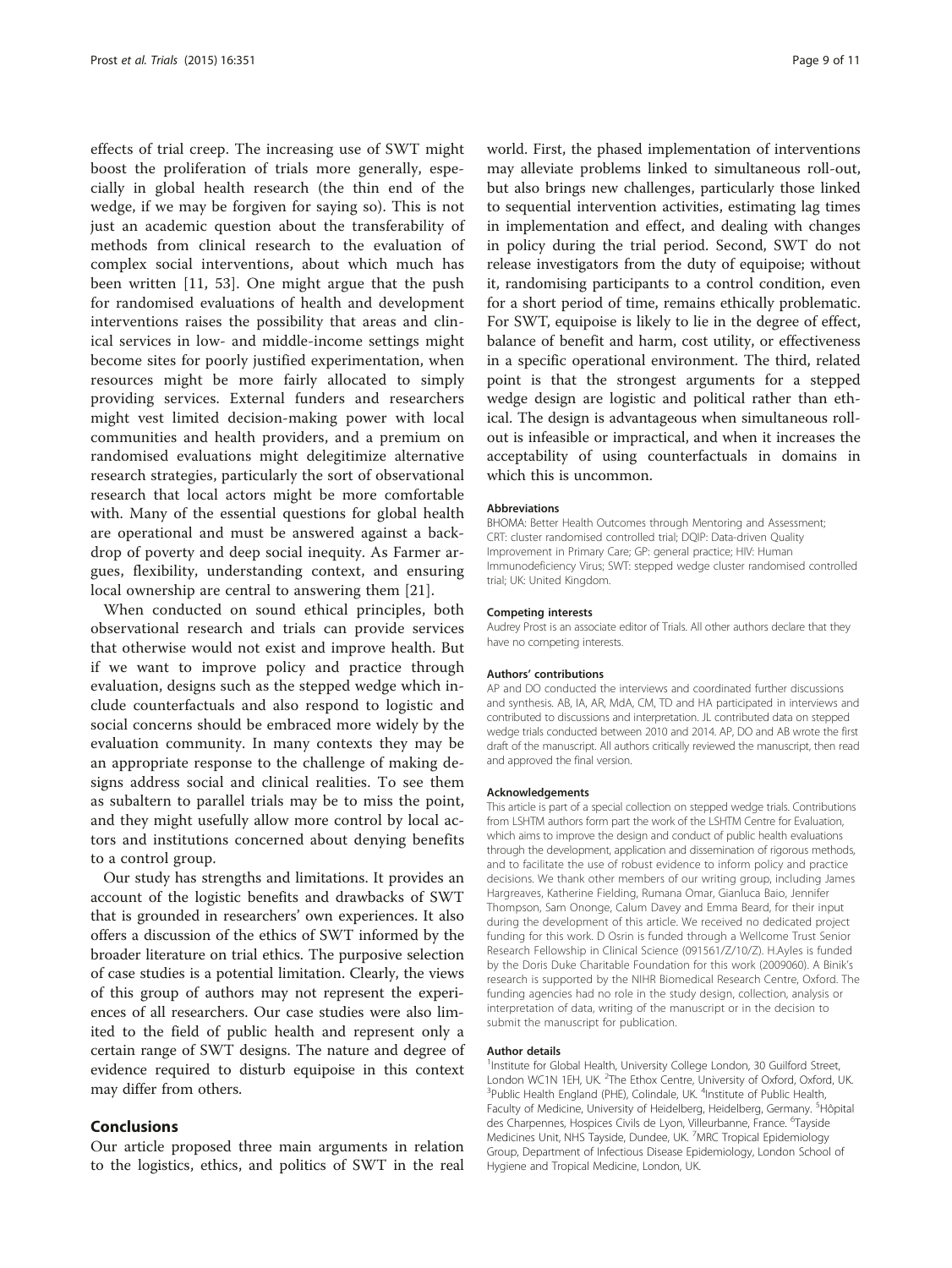#### <span id="page-9-0"></span>Received: 1 March 2015 Accepted: 1 July 2015 Published online: 17 August 2015

#### References

- 1. Ashcroft R. Equipoise, knowledge and ethics in clinical research and practice. Bioethics. 1999;13:314–26.
- 2. Bacchieri G, Barros AJD, dos Santos JV, Gonçalves H, Gigante DP. A community intervention to prevent traffic accidents among bicycle commuters. Rev Saude Publica. 2010;44:867–75.
- 3. Bashour HN, Kanaan M, Kharouf MH, Abdulsalam AA, Tabbaa MA, Cheikha SA. The effect of training doctors in communication skills on women's satisfaction with doctor-woman relationship during labour and delivery: a stepped wedge cluster randomised trial in Damascus. BMJ Open. 2013;3:8.
- Beard E, Lewis J, Prost A, Copas A, Davey C, Osrin D, et al. Stepped wedge randomised controlled trials: systematic review of studies published between 2010 and 2014. Trials [In press].
- 5. Bennett PN, Daly RM, Fraser SF, Haines T, Barnard R, Ockerby C, et al. The impact of an exercise physiologist coordinated resistance exercise program on the physical function of people receiving hemodialysis: a stepped wedge randomised control study. BMC Nephrol. 2013;14:204.
- 6. Bernabe-Ortiz A, Diez-Canseco F, Gilman RH, Cárdenas MK, Sacksteder KA, Miranda JJ. Launching a salt substitute to reduce blood pressure at the population level: a cluster randomized stepped wedge trial in Peru. Trials. 2014;15:93.
- 7. Binik A, Weijer C, McRae AD, Grimshaw JM, Boruch R, Brehaut JC, et al. Does clinical equipoise apply to cluster randomized trials in health research? Trials. 2011;12:118.
- 8. Brimblecombe J, Ferguson M, Liberato SC, Ball K, Moodie ML, Magnus A, et al. Stores Healthy Options Project in Remote Indigenous Communities (SHOP@RIC): a protocol of a randomised trial promoting healthy food and beverage purchases through price discounts and in-store nutrition education. BMC Public Health. 2013;13:744.
- 9. Brown CA, Lilford RJ. The stepped wedge trial design: a systematic review. BMC Med Res Methodol. 2006;6:54.
- 10. Copas AJ, Lewis JJ, Thompson JA, Davey C, Baio G, Hargreaves J. Designing a stepped wedge trial: three main designs, carry-over effects and randomisation approaches. Trials [In press].
- 11. Craig P, Dieppe P, Macintyre S, Nazareth I, Petticrew M: Developing and evaluating complex interventions: the new Medical Research Council guidance. Br Med J. 2008;337:a1655.
- 12. Crowe S, Cresswell K, Robertson A, Huby G, Avery A, Sheikh A. The case study approach. BMC Med Res Methodol. 2011;11:100.
- 13. Dainty KN, Scales DC, Brooks SC, Needham DM, Dorian P, Ferguson N, et al. A knowledge translation collaborative to improve the use of therapeutic hypothermia in post-cardiac arrest patients: protocol for a stepped wedge randomized trial. Implementation Sci. 2011;6:4.
- 14. De Allegri M, Pokhrel S, Becher H, Dong H, Mansmann U, Kouyaté B, et al. Step-wedge cluster-randomised community-based trials: an application to the study of the impact of community health insurance. Health Res Policy Syst. 2008;6:10.
- 15. Djulbegovic B. Articulating and responding to uncertainties in clinical research. J Med Philos. 2007;32:79–98.
- 16. Donner A, Klar N. Pitfalls of and controversies in cluster randomization trials. Am J Public Health. 2004;94:416–22.
- 17. Dreischulte T, Grant A, Donnan P, McCowan C, Davey P, Petrie D, et al. A cluster randomised stepped wedge trial to evaluate the effectiveness of a multifaceted information technology-based intervention in reducing high-risk prescribing of non-steroidal anti-inflammatory drugs and antiplatelets in primary medical care: The DQIP study protocol. Implement Sci. 2012;7:24.
- 18. Dreischulte T, Grant A, Donnan P, Guthrie B. Pro's and con's of the stepped wedge design in cluster randomised trials of quality improvement interventions: two current examples. Trials. 2013;14 Suppl 1:087.
- 19. Durovni B, Saraceni V, Moulton LH, Pacheco AG, Cavalcante SC, King BS, et al. Effect of improved tuberculosis screening and isoniazid preventive therapy on incidence of tuberculosis and death in patients with HIV in clinics in Rio de Janeiro, Brazil: a stepped wedge, cluster-randomised trial. Lancet Infect Dis. 2013;13:852–8.
- 20. Edwards S, Braunholtz D, Lilford R, Stevens A. Ethical issues in the design and conduct of cluster randomised controlled trials. BMJ. 1999;318:1407–9.
- 21. Farmer P. Clinical trials and global health equity. Weblog: http:// globalhealth.thelancet.com/2013/07/08/clinical-trials-and-global-health-equity. Accessed 14 November 2014.
- 22. Freedman B. Equipoise and the ethics of clinical research. N Engl J Med. 1987;317:141–5.
- 23. Fuller C, Michie S, Savage J, McAteer J, Besser S, Charlett A, et al. The Feedback Intervention Trial (FIT)- improving hand-hygiene compliance in UK healthcare workers: a stepped wedge cluster randomised controlled trial. PLoS One. 2012;7, e41617.
- 24. Gallo A, Weijer C, White A, Grimshaw JM, Boruch R, Brehaut JC, et al. What is the role and authority of gatekeepers in cluster randomized trials in health research? Trials. 2012;13:116.
- 25. Gerritsen DL, Smalbrugge M, Teerenstra S, Leontjevas R, Adang EM, Vernooij-Dassen MJ, et al. Act In case of Depression: the evaluation of a care program to improve the detection and treatment of depression in nursing homes. Study Protoc BMC Psychiatry. 2011;11:91.
- 26. Gifford F. Community-equipoise and the ethics of randomized clinical trials. Bioethics. 1995;9:127–48.
- 27. Hayes R, Moulton L. Cluster Randomised Trials. Boca Raton: Chapman & Hall/ CRC; 2009.
- 28. Horner C, Wilcox M, Barr B, Hall H, Hodgson G, Parnell P, et al. The longitudinal prevalence of MRSA in care home residents and the effectiveness of improving infection prevention knowledge and practice on colonisation using a stepped wedge study design. BMJ Open. 2012;2, e000423.
- 29. Hussey MA, Hughes JP. Design and analysis of stepped wedge cluster randomized trials. Contemp Clin Trials. 2007;28:182–91.
- 30. Hutson AD, Reid ME. The utility of partial cross-over designs in early phase randomized prevention trials. Control Clin Trials. 2004;25:493–501.
- 31. Hutton J. Are distinctive ethical principles required for cluster randomized controlled trials? Statist Med. 2001;20:473–88.
- 32. Johnson N, Lilford RJ, Brazier W. At what level of collective equipoise does a clinical trial become ethical? J Med Ethics. 1991;17:30–4.
- 33. Karlawish JHT, Lantos J. Community equipoise and the architecture of clinical research. Camb Q Healthc Ethics. 1997;6:385–96.
- 34. Keriel-Gascou M, Buchet-Poyau K, Duclos A, Rabilloud M, Figon S, Dubois J-P, et al. Evaluation of an interactive program for preventing adverse drug events in primary care: study protocol of the InPAct cluster randomised stepped wedge trial. Implement Sci. 2013;8:69.
- 35. Killam WP, Tambatamba BC, Chintu N, Rouse D, Stringer E, Bweupe M, et al. Antiretroviral therapy in antenatal care to increase treatment initiation in HIV-infected pregnant women: a stepped-wedge evaluation. AIDS. 2010;24:85–91.
- 36. Kitson AL, Schultz TJ, Long L, Shanks A, Wiechula R, Chapman I, et al. The prevention and reduction of weight loss in an acute tertiary care setting: protocol for a pragmatic stepped wedge randomised cluster trial (the PRoWL project). BMC Health Serv Res. 2013;13:299.
- 37. Kjeken I, Berdal G, Bø I, Dager T, Dingsør A, Hagfors J, et al. Evaluation of a structured goal planning and tailored follow-up programme in rehabilitation for patients with rheumatic diseases: protocol for a pragmatic, stepped-wedge cluster randomized trial. BMC Musculoskelet Disord. 2014;15:153.
- 38. Klar N, Donner A. Current and future challenges in the design and analysis of cluster randomization trials. Statist Med. 2001;20:3729–40.
- 39. Kotz D, Spigt M, Arts ICW, Crutzen R, Viechtbauer W. Use of the stepped wedge design cannot be recommended: a critical appraisal and comparison with the classic cluster randomized controlled trial design. J Clin Epidemiol. 2012;65:1249–52.
- 40. Le LB. Théâtre de la preuve. In: Salomon-Bayet C, editor. Pasteur et la révolution pastorienne. Paris: Payot; 1986. p. 335–84.
- 41. Lilford RJ, Jackson J. Equipoise and the ethics of randomization. J R Soc Med. 1995;88:552–9.
- 42. Lock M, Nguyen VK. Grounds for comparison. In: Lock M, Nguyen VK, editors. An anthropology of biomedicine. Oxford: Blackwell; 2010. p. 174–202.
- 43. Marshall T, Caley M, Hemming K, Gill P, Gale N, Jolly K. Mixed methods evaluation of targeted case finding for cardiovascular disease prevention using a stepped wedged cluster RCT. BMC Public Health. 2012;12:908.
- 44. McRae AD, Bennett C, Belle Brown J, Weijer C, Boruch R, Brehaut J, et al. Researchers' perceptions of ethical challenges in cluster randomized trials: a qualitative analysis. Trials. 2013;14:1.
- 45. McRae AD, Weijer C, Binik A, Grimshaw JM, Boruch R, Brehaut JC, et al. When is informed consent required in cluster randomized trials in health research? Trials. 2011;12:202.